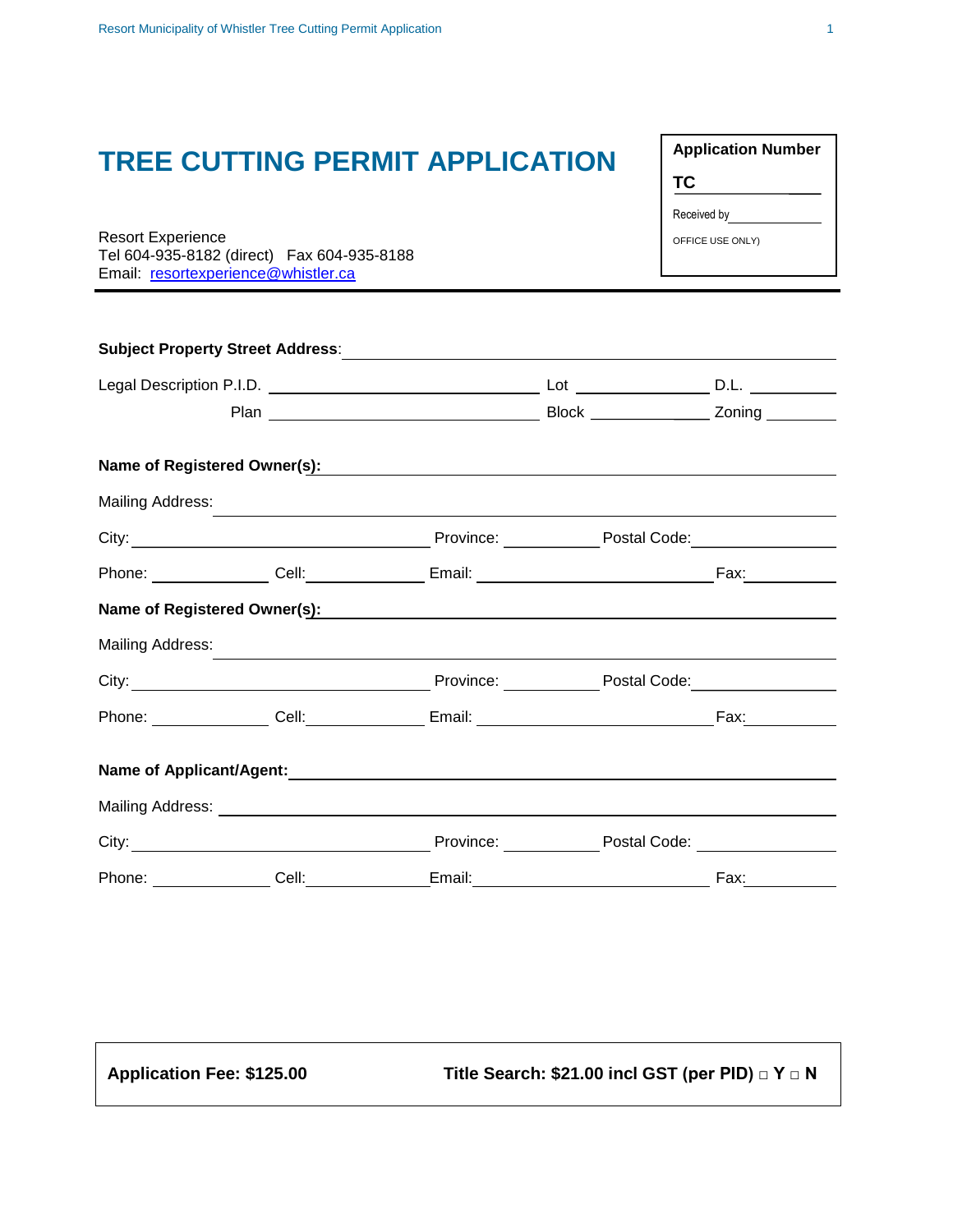## **AUTHORIZATIONS**

| I                                                 |                                                                                                                                                                                                                                                                                                                                                                                        | authorize                                                                                                                                                                                                                                                                                                                                                                                                         |  |
|---------------------------------------------------|----------------------------------------------------------------------------------------------------------------------------------------------------------------------------------------------------------------------------------------------------------------------------------------------------------------------------------------------------------------------------------------|-------------------------------------------------------------------------------------------------------------------------------------------------------------------------------------------------------------------------------------------------------------------------------------------------------------------------------------------------------------------------------------------------------------------|--|
| (PRINT NAME of registered owner/owners)           |                                                                                                                                                                                                                                                                                                                                                                                        | (PRINT NAME of agent/person authorized to<br>sign the application)                                                                                                                                                                                                                                                                                                                                                |  |
|                                                   | property known as                                                                                                                                                                                                                                                                                                                                                                      | to act as agent and sign the application form to the Resort Municipality of Whistler on my/our behalf for the                                                                                                                                                                                                                                                                                                     |  |
|                                                   | (Civic address of property)                                                                                                                                                                                                                                                                                                                                                            |                                                                                                                                                                                                                                                                                                                                                                                                                   |  |
| Signature(s) of all registered owner(s)           |                                                                                                                                                                                                                                                                                                                                                                                        | Date                                                                                                                                                                                                                                                                                                                                                                                                              |  |
| Signature(s) of Signing Officer(s) of Corporation |                                                                                                                                                                                                                                                                                                                                                                                        | Corporate Seal(s), if applicable Date                                                                                                                                                                                                                                                                                                                                                                             |  |
| Name:                                             | Name and Contact Information of the Person or Contractor Who Will Perform the Work:                                                                                                                                                                                                                                                                                                    |                                                                                                                                                                                                                                                                                                                                                                                                                   |  |
| Phone:                                            |                                                                                                                                                                                                                                                                                                                                                                                        | Cell: Email: Email: Email: Email: Email: Email: Email: Email: Email: Email: Email: Email: Email: Email: Email: Email: Email: Email: Email: Email: Email: Email: Email: Email: Email: Email: Email: Email: Email: Email: Email:                                                                                                                                                                                    |  |
| ⊔<br>❏<br>❏<br>❏<br>❏<br>$\Box$<br>$\Box$         | <b>Reason for Application:</b><br>b) The tree is dying or diseased and beyond expectation of recovery.<br>reasonable alternative location for the services.<br>provide a reasonable amount of clearance around such a building.<br>e) The cutting of the tree is required to manage an interface wildfire hazard.<br>character of a forest environment.<br>g) Other - please describe: | a) The tree is, or is likely to become in the immediate future, a danger to people or property.<br>c) The tree interferes with the installation of services to land or improvements and there is no<br>d) The cutting of the tree is required to construct a building at a location that is permitted, or to<br>f) The cutting of the tree is sought to improve a view or sunlight access and does not impair the |  |
| <b>Applicability:</b>                             |                                                                                                                                                                                                                                                                                                                                                                                        |                                                                                                                                                                                                                                                                                                                                                                                                                   |  |

The tree(s) you are applying to cut is:

- □ a) located within 20m of the Highway 99 right of way;
- $\Box$  b) identified as a heritage tree; or
- $\Box$  c) designated to be retained by a covenant granted to the Resort Municipality under the Land Title Act, if the covenant requires the owner of the land to obtain permission from the Resort Municipality to cut or damage the tree.

**Number of trees proposed to be cut** (please clearly identify the tree(s) on accompanying photographs/diagrams, as directed below)**:** \_\_\_\_\_\_\_\_\_\_\_\_\_\_\_\_